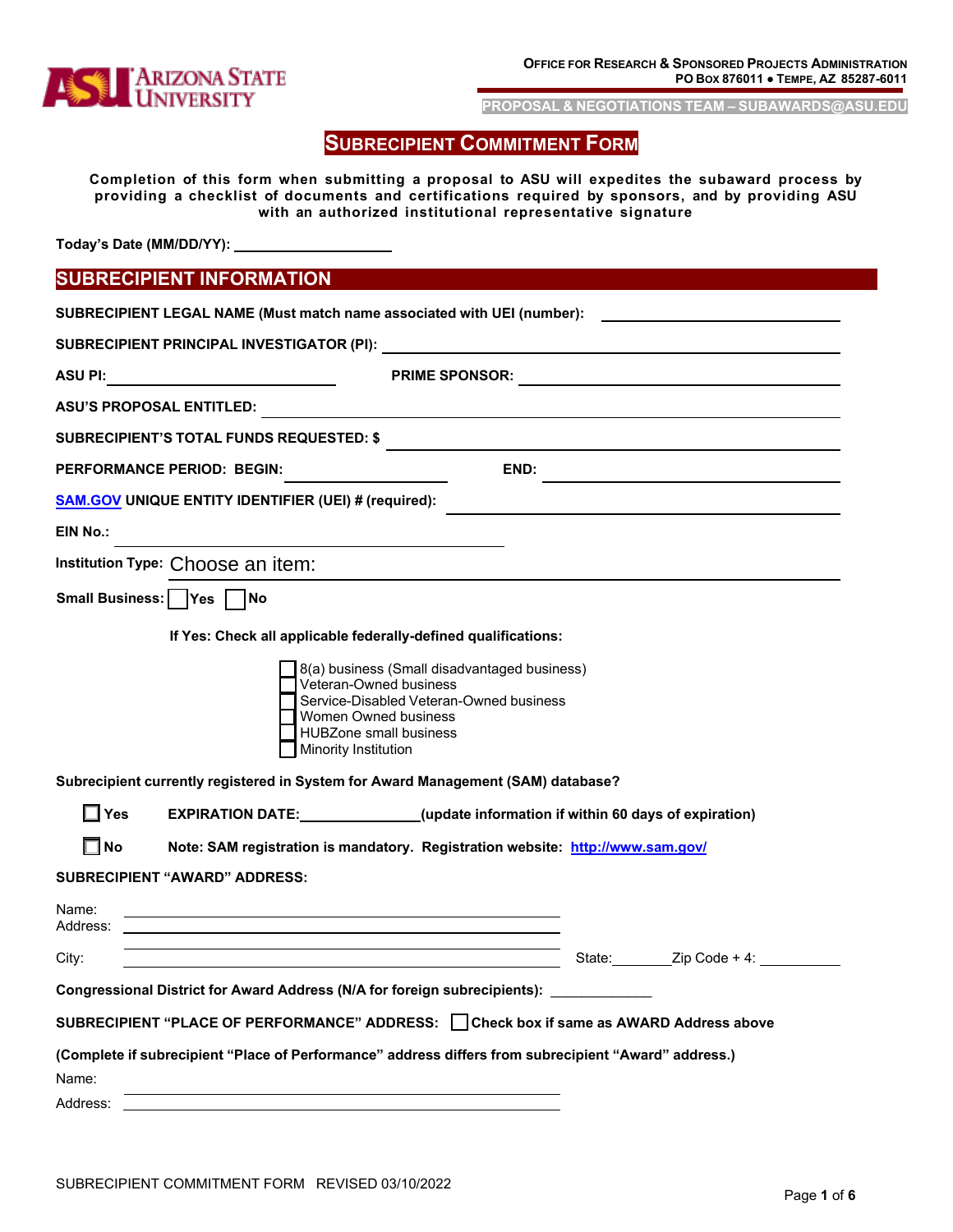| City:                                                                                                                                                                                                                          | <u> 1989 - Johann Stoff, amerikansk politiker (* 1908)</u>                                                                                                                                                                                 | State: _________ Zip Code + 4: ________   |  |
|--------------------------------------------------------------------------------------------------------------------------------------------------------------------------------------------------------------------------------|--------------------------------------------------------------------------------------------------------------------------------------------------------------------------------------------------------------------------------------------|-------------------------------------------|--|
|                                                                                                                                                                                                                                | Congressional District for "Place of Performance Address" (N/A for foreign subrecipients): ___________________                                                                                                                             |                                           |  |
|                                                                                                                                                                                                                                | SUBRECIPIENT "REMIT TO" ADDRESS:   Check box if same as AWARD Address above                                                                                                                                                                |                                           |  |
|                                                                                                                                                                                                                                | (Complete if subrecipient "Remit to" address differs from subrecipient "Award" address.)                                                                                                                                                   |                                           |  |
| Name:<br>Address:                                                                                                                                                                                                              | <u> 1999 - Johann Harry Harry Harry Harry Harry Harry Harry Harry Harry Harry Harry Harry Harry Harry Harry Harry</u>                                                                                                                      |                                           |  |
| City:                                                                                                                                                                                                                          | and the control of the control of the control of the control of the control of the control of the control of the<br><u> 1989 - Johann Stoff, deutscher Stoffen und der Stoffen und der Stoffen und der Stoffen und der Stoffen und der</u> | State: <u>Zip Code</u> + 4:               |  |
|                                                                                                                                                                                                                                | <b>Subrecipient Contacts</b>                                                                                                                                                                                                               |                                           |  |
| Name:                                                                                                                                                                                                                          | Administrative Contact (responsible for Subaward processing)<br><u> 1989 - Johann Stoff, deutscher Stoffen und der Stoffen und der Stoffen und der Stoffen und der Stoffen und der</u>                                                     |                                           |  |
|                                                                                                                                                                                                                                |                                                                                                                                                                                                                                            |                                           |  |
| City:                                                                                                                                                                                                                          |                                                                                                                                                                                                                                            | State: __________ Zip Code + 4: _________ |  |
| Email: No. 2020 No. 2020 No. 2020 No. 2020 No. 2020 No. 2020 No. 2020 No. 2020 No. 2020 No. 2020 No. 2020 No. 2020 No. 2020 No. 2020 No. 2020 No. 2020 No. 2020 No. 2020 No. 2020 No. 2020 No. 2020 No. 2020 No. 2020 No. 2020 |                                                                                                                                                                                                                                            |                                           |  |
| <b>Project Director/Principal Investigator</b>                                                                                                                                                                                 |                                                                                                                                                                                                                                            |                                           |  |
| Name:                                                                                                                                                                                                                          |                                                                                                                                                                                                                                            |                                           |  |
|                                                                                                                                                                                                                                |                                                                                                                                                                                                                                            |                                           |  |
| City:                                                                                                                                                                                                                          | <u> 1989 - Jan Sarajević, politika i postala i postala i postala i postala i postala i postala i postala i posta</u>                                                                                                                       | State: __________ Zip Code + 4: _________ |  |
| Telephone: _____________________                                                                                                                                                                                               |                                                                                                                                                                                                                                            |                                           |  |
| <b>Financial Contact</b>                                                                                                                                                                                                       |                                                                                                                                                                                                                                            |                                           |  |
| Name:                                                                                                                                                                                                                          |                                                                                                                                                                                                                                            |                                           |  |
|                                                                                                                                                                                                                                | and the control of the control of the control of the control of the control of the control of the control of the                                                                                                                           |                                           |  |
| City:                                                                                                                                                                                                                          |                                                                                                                                                                                                                                            | State: <u>Zip Code</u> + 4:               |  |
| Telephone: _____________________                                                                                                                                                                                               |                                                                                                                                                                                                                                            |                                           |  |
| <b>Authorized Official</b>                                                                                                                                                                                                     |                                                                                                                                                                                                                                            |                                           |  |
| Name:                                                                                                                                                                                                                          |                                                                                                                                                                                                                                            |                                           |  |
|                                                                                                                                                                                                                                |                                                                                                                                                                                                                                            |                                           |  |
|                                                                                                                                                                                                                                |                                                                                                                                                                                                                                            |                                           |  |
| City:                                                                                                                                                                                                                          |                                                                                                                                                                                                                                            | State: __________ Zip Code + 4: ___       |  |
| Telephone: _____________________                                                                                                                                                                                               | Fax: The Company of the Company of the Company of the Company of the Company of the Company of the Company of the Company of the Company of the Company of the Company of the Company of the Company of the Company of the Com             |                                           |  |
| <b>SingleAudit Contact</b>                                                                                                                                                                                                     |                                                                                                                                                                                                                                            |                                           |  |
| Name:                                                                                                                                                                                                                          | <u> 1989 - Johann Stoff, amerikansk politiker (d. 1989)</u>                                                                                                                                                                                |                                           |  |
| City:                                                                                                                                                                                                                          |                                                                                                                                                                                                                                            | State: <u>Zip Code</u> + 4:               |  |
| Telephone: The contract of the contract of the contract of the contract of the contract of the contract of the contract of the contract of the contract of the contract of the contract of the contract of the contract of the | <u> Alexandria de la contrada de la con</u>                                                                                                                                                                                                |                                           |  |
|                                                                                                                                                                                                                                |                                                                                                                                                                                                                                            |                                           |  |

# **SECTION A – PROPOSAL DOCUMENTS**

 $\Box$ 

 $\Box$ 

The following documents are included in subrecipient subaward proposal submission and covered by certifications in Section B:

**STATEMENT OF WORK** (REQUIRED – Please attach to this form with submission)

Includes work to be performed, project description, PI, period of performance, deliverables, and milestones.

**BUDGET** and **BUDGET JUSTIFICATION** (REQUIRED – Please attach to this form with submission)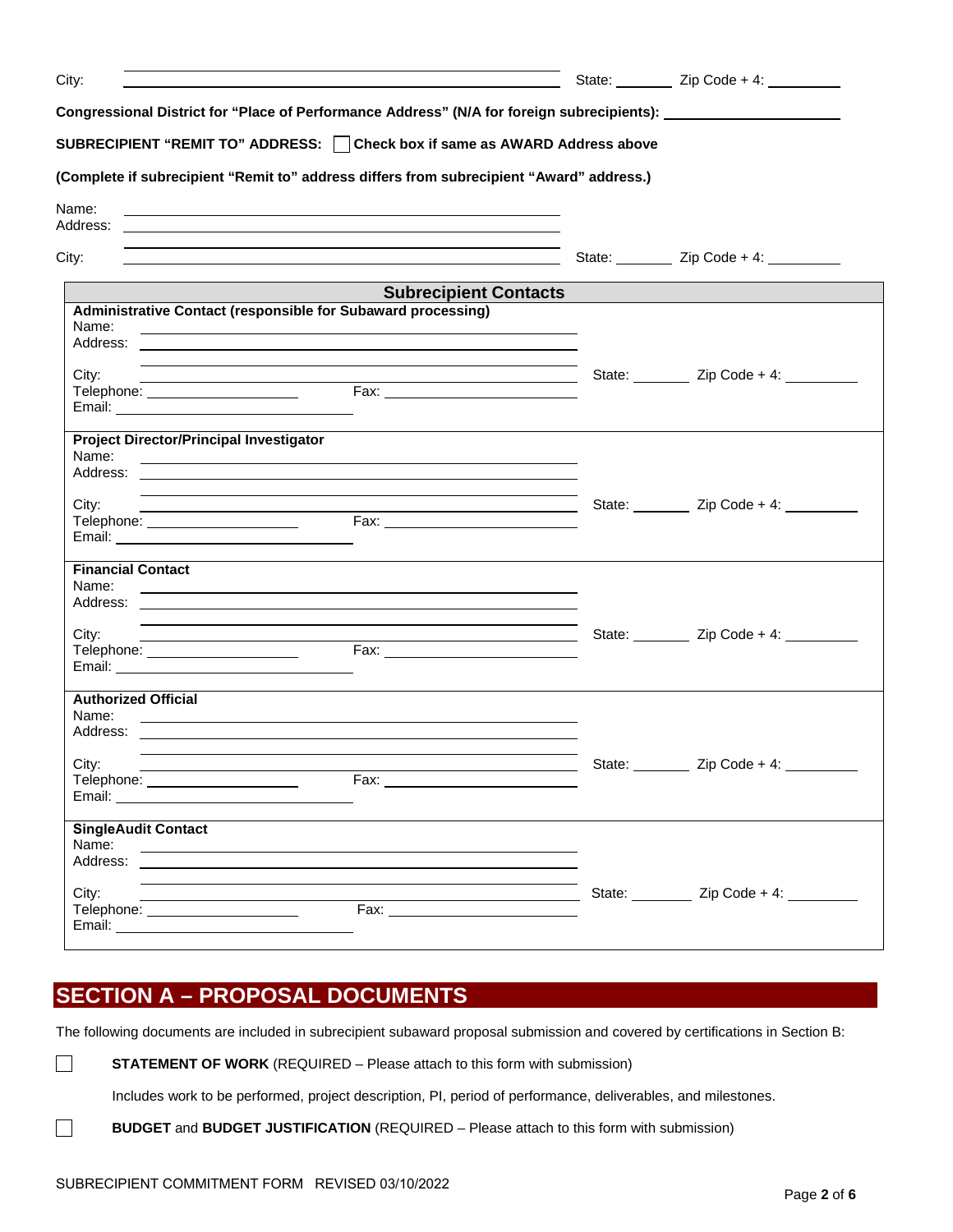Includes budget for entire length of project and broken down by budget period; and budget justification with reasonable level of detail.

| Participant Support costs requested                     | Yes | No        |
|---------------------------------------------------------|-----|-----------|
| Value Added Tax (VAT) costs requested                   | Yes | No        |
| Short-term travel visa costs are requested              | Yes | No        |
| International and/or domestic travel costs requested    | Yes | <b>No</b> |
| Administrative and/or clerical salaries costs requested | Yes | No        |
| Computers and/or computing device costs requested       | Yes | <b>No</b> |

#### **IMPORTANT: ASU will be reviewing the budget and budget justification in order to assess if costs are appropriately justified and seek agency prior approval, when prior approval is required.**

## **COST PRICE ANALYSIS (REQUIRED FOR BUDGETS OR PROJECTS WITH TOTAL COSTS OF \$100,000 OR MORE)**

 $\blacksquare$ This **SUBRECIPIENT COMMITMENT FORM** (REQUIRED) signed by Subrecipient Authorized Official.

- Small/ Disadvantaged Business Subcontracting Plan, in agency-required format. (Required for proposals over \$700,000 stipulated by FAR 19.704(a)(9)).
- $\mathbb{R}^n$ If new to working with ASU, Registration in our Financial Management System is needed. [Register Now Link](https://wd1.myworkdaysite.com/supplier/asu/12345). **NOTE:** [ASU](http://www.irs.gov/uac/About-Form-W-8BEN-E)  Financial Services guidance is also available [HERE.](https://www.asu.edu/purchasing/forms/SupplierRegistration.pdf)
- $\Box$ OTHER: **WEBER**

 $\Box$ 

# **SECTION B – SPECIAL REVIEW AND CERTIFICATIONS**

**1. Facilities and Administrative Rates** included in this proposal have been calculated based on (check as applicable):

 $\Box$ 

 $\Box$ 

Our federally-negotiated F&A rates for this type of work is (Enter F&A rate).

(**If this box is checked, attach a copy of your F&A rate agreement or provide a URL link to the agreement below)**

URL: \_\_\_\_\_\_\_\_\_\_\_\_\_\_\_\_\_\_\_\_\_\_\_\_\_\_\_\_\_\_\_\_\_\_\_\_\_\_\_\_\_\_\_\_\_\_\_\_\_\_\_\_\_\_\_\_\_\_\_\_\_\_\_\_\_\_\_\_\_\_\_\_\_\_\_\_\_\_\_\_\_\_\_\_

**IMPORTANT: If your organization is receiving funding under a federal award and you do not have a federally-negotiated F&A rate, your organization can only include a maximum rate of 10% on Modified Total Direct Costs.**

 $\Box$ My organization has used the Sponsor's published limited F&A cap.

My organization is not requesting any F&A.

My organization is not receiving any federal funds for this project and is requesting an F&A rate of \_\_\_\_\_\_\_\_\_

**(Please specify basis on which rate has been calculated in "Section C - Comments" at end of form.)** 

**2. Fringe Benefit Rates** included in this proposal have been calculated based on:

Rates consistent with or lower than Subrecipient's federally-negotiated rates.

**(If this box is checked, a copy of subrecipient's Fringe Benefit rate agreement must be furnished to ASU before a subaward will be issued, submit along with this Subrecipient Commitment Form.)**

|  | Committed Cost Sharing / Matching / In-Kind: □ Yes □ No<br>Amount: \$                              |
|--|----------------------------------------------------------------------------------------------------|
|  | Not applicable (fringe benefits request for subrecipient)                                          |
|  | (Please specify basis on which rate has been calculated in "Section C - Comments" at end of form.) |
|  | Other rates                                                                                        |

(Cost sharing, Matching, and/or In-Kind amounts must be included in subrecipient's budget and budget justification.)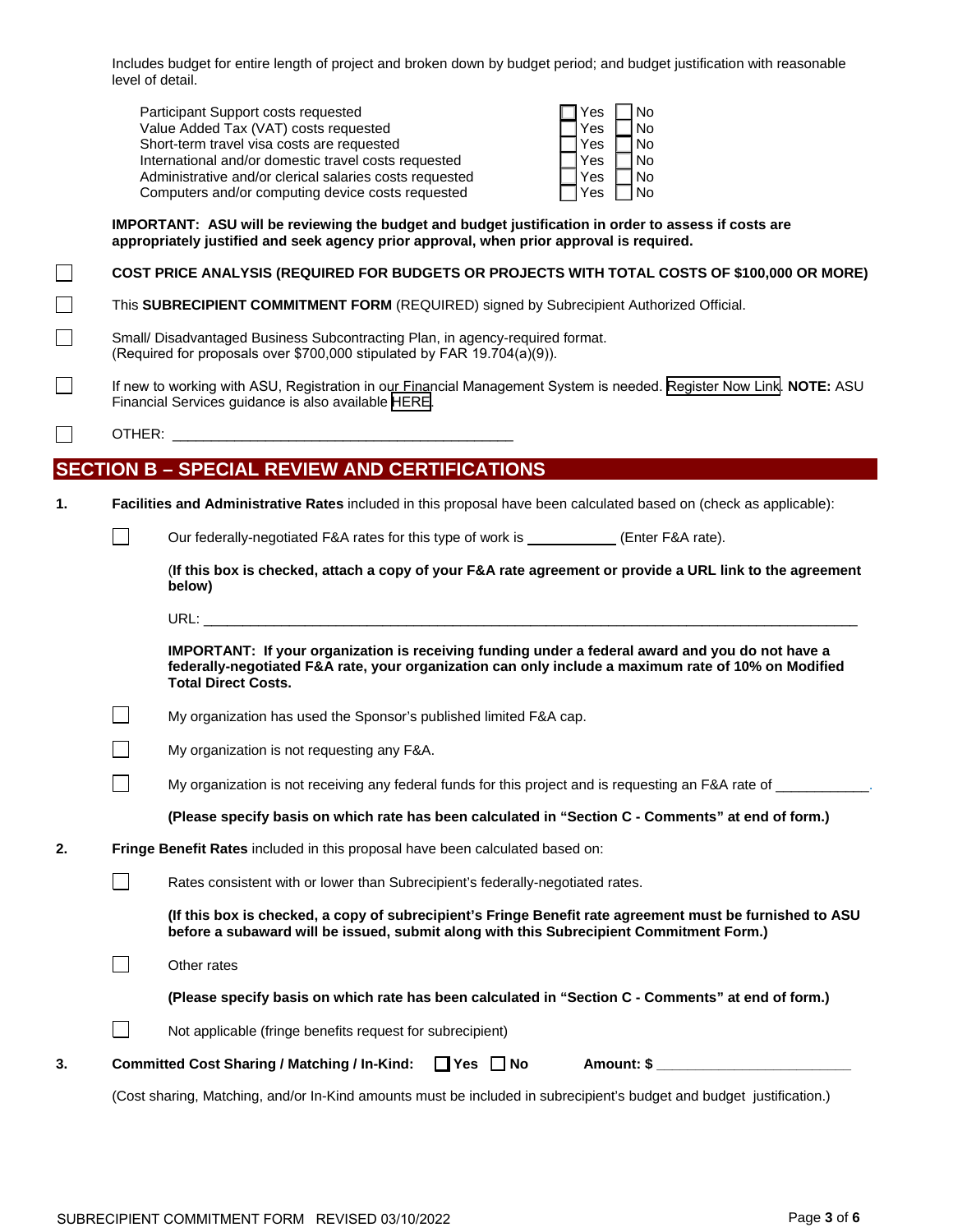## **PROJECT-SPECIFIC REQUIREMENTS**

# **4. Human Subjects: Yes No**

Check **Yes** if proposal includes surveys, interviews, observations, or secondary data.

**(If Yes: Copies of the Institutional Review Board (IRB) or Ethics Committee approval and approved "Informed Consent" form must be provided before any subaward will be issued. If pending, obtain approval as required and forward these documents to ASU's Principal Investigator as soon as available.)**

**(If Yes and NIH funding is involved: Have all key personnel involved completed Human Subjects Training?)**

**Yes No**

Note: All key personnel engaged in human subject research must take the NIH human subjects training or human subjects research training [\(http://grants.nih.gov/grants/policy/hs\\_educ\\_faq.htm\)](http://grants.nih.gov/grants/policy/hs_educ_faq.htm)

## **5. Animal Subjects: Yes No**

**(If Yes: A copy of the IACUC Committee approval must be provided before any subaward will be issued. If pending, obtain approval as required and forward these documents to ASU's PI as soon as available.)**

## **6. Certification Regarding Debarment and Suspension**

Is the entity, Principal Investigator, or any other employee or student participating in this project debarred, suspended, or otherwise excluded from or ineligible for participation in federal department, agency, assistance programs, or activities?

 $\Box$ 

 $\Box$ 

 $\Box$ 

 $\Box$ 

 $\mathbf{L}$ 

 $\Box$ 

**Yes Mo** (If Yes: Please explain in Section C – Comments below)

**Subawards to any entity or individual included in the Federal Excluded Parties are prohibited.** 

### **7. Subrecipient Financial Conflict of Interest (FCOI) Policy (Applicable to PHS-funded research and other sponsors adopting the federal financial disclosure requirements)**



Not applicable, as this project is not funded by PHS or any other sponsor that has adopted these financial disclosure requirements.

Subrecipient hereby certifies that it has an active and enforced PHS-compliant FCOI policy that is consistent with the provision of 42 CFR Part 50, Subpart F, "Responsibility of Applicants for Promoting Objectivity in Research." Subrecipient also certifies that, to the best of Institution's knowledge, (1) all financial disclosures have been made related to the activities that may be funded by or through a resulting agreement, and required by its conflict of interest policy; and (2) all identified conflicts of interest have or will have been satisfactorily managed, reduced, or eliminated in accordance with subrecipient's Conflict of Interest policy prior to the expenditures of any funds under any resultant agreement.

As a Subrecipient, I have a **pending** FCOI policy established and will adopt and implement a policy prior to execution of the subaward agreement that is compliant with PHS policy using the Federal Demonstration [Partnership \(FDP\) Model Policy](http://sites.nationalacademies.org/PGA/fdp/PGA_061001) as a guide.

### **8. NSF Responsible Conduct in Research (RCR)**

Not applicable. This project is not providing NSF funding to undergraduate students, graduate students, or postdoctoral researchers.

Subrecipient certifies that it maintains an Institutional Plan to meet NSF's Educational Requirements for the Responsible Conduct of Research, as required under the "America COMPETES Act" PUBLIC LAW 110-69- August 9, 2007, and subrecipient has a training program in place and will train all NSF-funded undergraduate students, graduate students, and postdoctoral researchers in accordance with NSF's RCR training requirements.

### **9. NIH Responsible Conduct in Research (RCR)**

Not applicable. This project is not providing NIH support to **trainees, fellows, participants, or scholars through any NIH training, career development award, research education grant, or dissertation research grant.**

Subrecipient certifies that it will monitor and maintain records for the individual training plans as proposed by subrecipient in accordance with NIH's RCR training requirements.

## **10. Telecommunications Equipment or Services: Y s e s**

Subrecipient certifies that no funds will be used to acquire telecommunications equipment or services in accordance with 2 C.F.R. § [200.216, Prohibition on Certain Telecommunication and Video Surveillance Services or Equipment and Section 889 \(a\) \(1\) \(A\) \(Part A](https://www.federalregister.gov/documents/2020/07/14/2020-15293/federal-acquisition-regulation-prohibition-on-contracting-with-entities-using-certain)**)** Rule Effective 13 August 2020 and (a) (1) (B) (Part B) of the [Fiscal Year 2019 National Defense Authorization Act \(FY19 NDAA\)](https://www.congress.gov/115/plaws/publ232/PLAW-115publ232.pdf)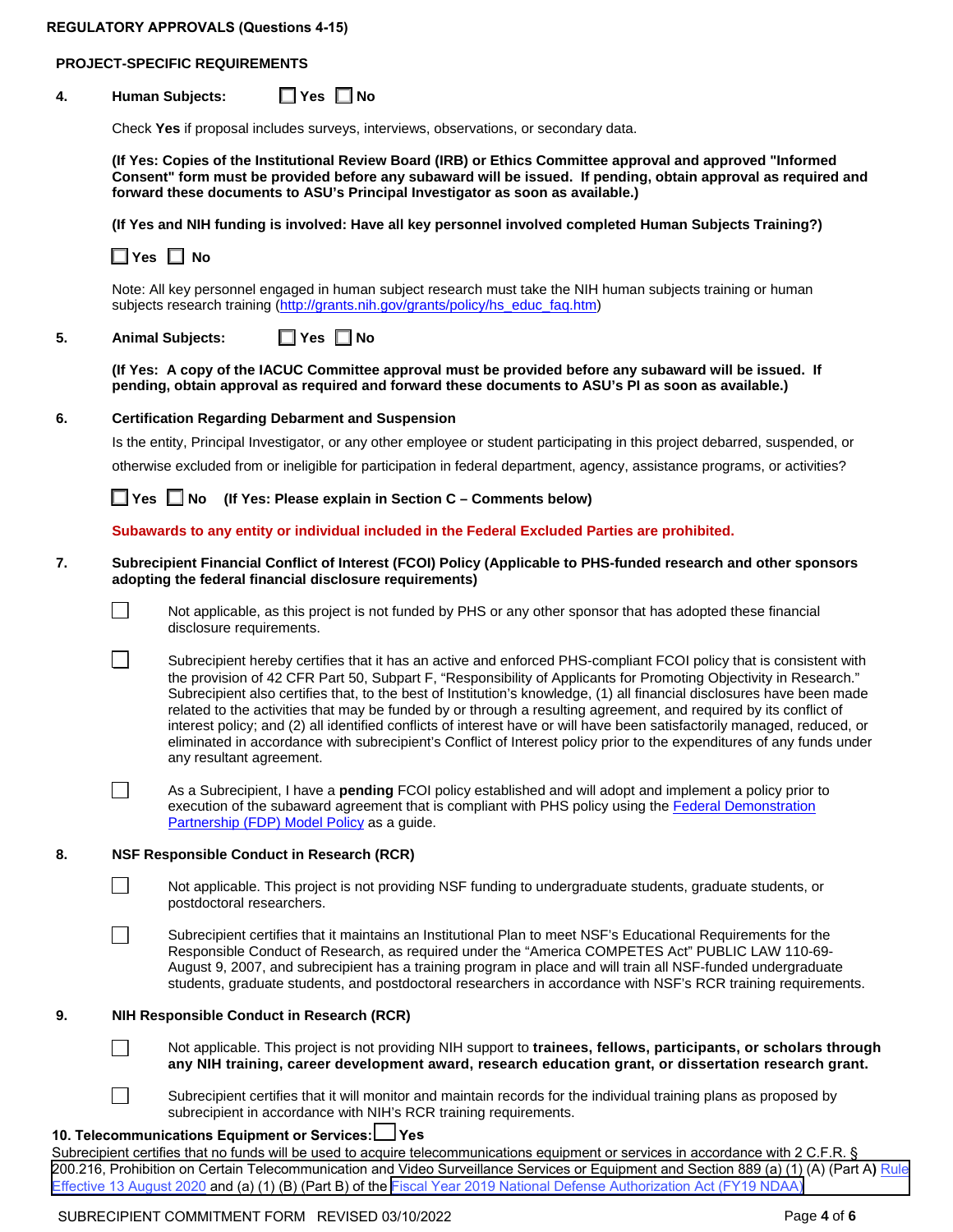#### **STANDARD REQUIREMENTS**

#### **11. Affirmative Action Compliance**

In accordance with the rules and regulations of the Secretary of Labor (41 CFR 60-1 and 60-2), if your organization has more than 50 employees and subaward will be for \$50,000 or more, you are required to have a written affirmative action program. Indicate whether your organization has a written affirmative action program:

Yes, we have a written affirmative action program developed and on file.

No, we do not have a written affirmative action program.

Not applicable, as we have less than 50 employees or anticipate subaward amount less than \$50,000.

 $\parallel$  OTHER:

#### **12. Conflict of Interest Policy (ASU requires that every Subrecipient have its own established and enforced Conflict of Interest policy)**

 $\perp$ 

П

 $\Box$ 

 $\Box$ 

 $\Box$ 

 $\Box$ 

 $\Box$ 

 $\Box$ 

 $\Box$ 

Subrecipient certifies it **will follow** the Conflict of Interest policy established and enforced by its compliance office or equivalent. Subrecipient also certifies that, to the best of Institution's knowledge, (1) all financial disclosures have been made related to the activities that may be funded by or through a resulting agreement, and required by its Conflict of Interest policy; and (2) all identified conflicts of interest have or will have been satisfactorily managed, reduced, or eliminated in accordance with subrecipient's Conflict of Interest policy prior to the expenditures of any funds under any resultant agreement.

Subrecipient does not have an active and/or enforced Conflict of Interest policy and agrees to adopt and implement a policy prior to execution of the subaward agreement. The undersigned certifies that to the best of his/her knowledge there is no officer or employee of Arizona State University who has, or whose relative has, a substantial interest in any transaction resulting from this request.

#### **13. Mandatory Disclosures**

Subrecipient certifies it has and will disclose to Arizona State University all violations of federal criminal law involving fraud, bribery, or gratuity violations potentially affecting the federal award for disclosure to federal awarding agency or pass-through entity. See \$200.113 for more details.

#### **14. Fiscal Responsibility**

Subrecipient certifies that its financial system is in accordance with generally accepted accounting principles and**:**

has the capability to identify, in its accounts, all federal awards received and expended and the federal programs under which they were received;

maintains internal controls to assure that it is managing federal awards in compliance with applicable laws, regulations and the provision of contracts or grants;



complies with applicable laws and regulations;

can prepare appropriate financial statements, including the schedule of expenditures of federal awards;

there are no outstanding audit findings which would impact contract costs. If there are findings, submit a copy of the most report that describes the finding and steps to be taken to correct the finding.

#### **15. Single Audit and Financial Status**

Single Audit Report Link:

We have completed our Single Audit for fiscal year ending \_\_\_\_\_\_\_. The Single Audit Report disclosed no material weaknesses, no material instances of noncompliance with federal laws or regulations, no reportable conditions, no findings, and there are no unresolved prior year findings related to any subaward(s) from Arizona State University.

We have completed our Single Audit for fiscal year ending \_\_\_\_\_\_\_. The Single Audit Report noted material weaknesses, material instances of noncompliance with federal laws or regulations, reportable conditions, findings, or unresolved prior year findings related to subaward(s) from Arizona State University. The corrective action plan is included in the audit link above. Page number(s) for relevant finding(s) are: